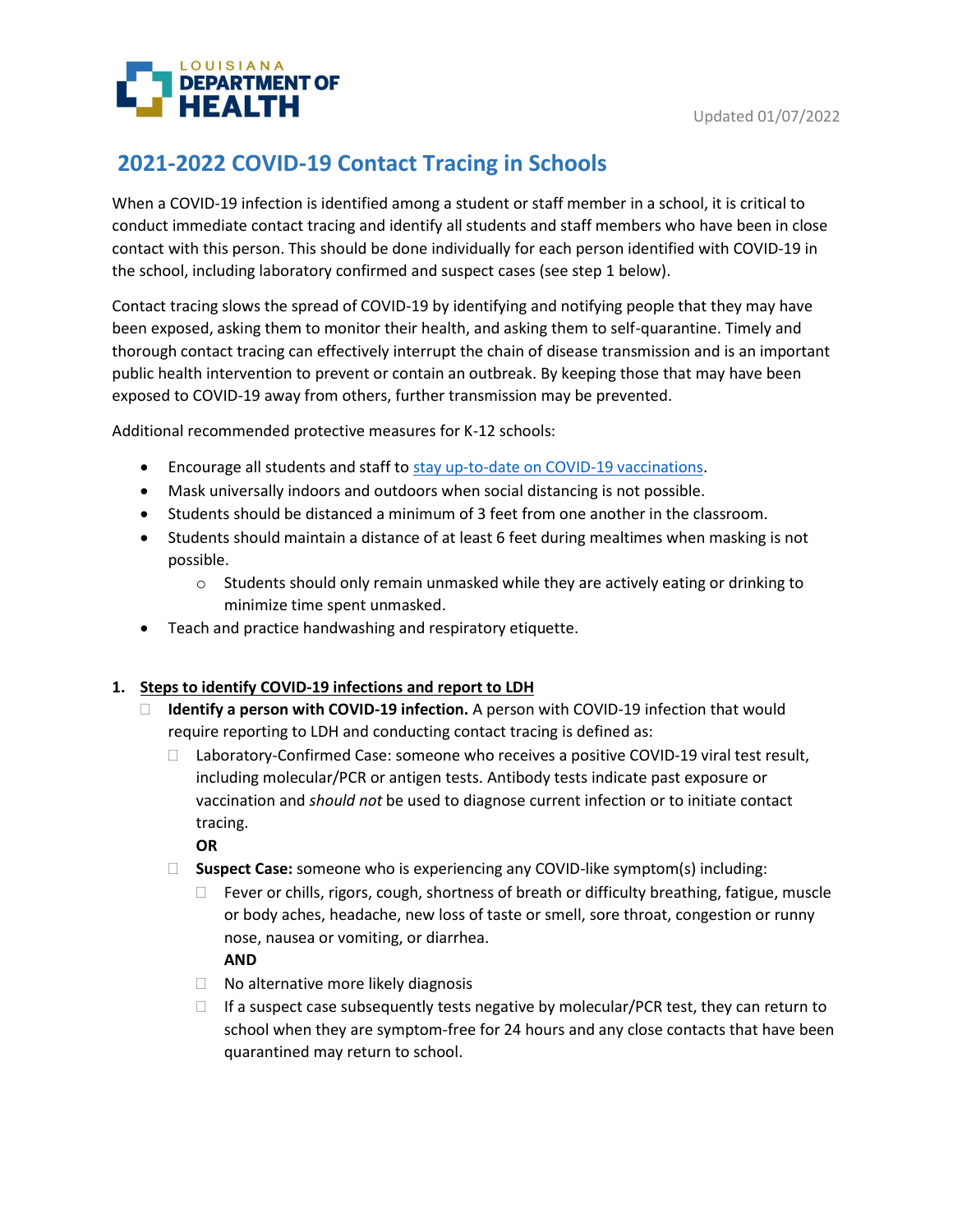

- **Isolate and send the person home immediately.** They should not return to school until the following "end of self-isolation criteria" are met. Day 0 is the day symptoms began or the day the person took a test that had a positive result. Day 1 is the day after symptoms began, or if a person does not have symptoms, the day after the person tested positive (use the date the test was collected).
	- $\Box$  Stay home for 5 days.
	- $\Box$  If you have no symptoms or your symptoms are resolving after 5 days, you can return to school.
		- $\Box$  If you continue to have a fever or your other symptoms have not improved after 5 days, you should stay in isolation until you are fever-free for 24 hours without the use of fever-reducing medication and your other symptoms have improved.
	- $\Box$  Continue to wear a mask around others for 5 additional days.
		- $\Box$  If school cannot ensure masking for 5 additional days, then case should isolate for a full 10 days. This includes children in programs with a nap component where students will be unmasked for an extended period of time.
- **Report all confirmed and suspect cases to Louisiana Office of Public Health (OPH) using the online School COVID-19 Reporting Portal.** If you have questions, contact [schoolcovidreporting@la.gov.](mailto:schoolcovidreporting@la.gov) [Regional OPH Offices](https://ldh.la.gov/index.cfm/directory/category/13) are available to provide consultation and recommendations upon request.

## **2. Steps to identify and notify close contacts of persons identified as having COVID-19 infection**

- **For suspect cases only, quarantining of close contacts may be delayed up to 48 hours after meeting clinical criteria to allow for the return of molecular/PCR test results or an alternative more likely diagnosis to be made by a physician**.
	- $\Box$  If a molecular/PCR test result or alternative more likely diagnosis is not available within 48 hours of meeting being identified as a suspect case, close contacts should be quarantined as described below.
	- $\Box$  If a molecular/PCR test results negative or an alternative more likely diagnosis is made by a physician, close contacts do not need to be quarantined. The symptomatic person should not return to school until they are symptom-free for 24 hours.
- **Determine who has been in close contact with suspect and confirmed COVID-19 cases in school during their infectious period**.
	- $\Box$  Close contact is defined as
		- $\Box$  being within 6 feet of an infected person for a cumulative total of 15 minutes or more over a 24-hr period **OR**
		- $\Box$  having direct contact with an infected person, including touching, hugging, kissing, or sharing eating or drinking utensils; or if an infected person sneezed, coughed, or somehow got respiratory droplets on another person
		- □ **Indoor Classroom Exception:** If **BOTH** the case and the contact were engaged in consistent and  $correct$  use of a well-fitting  $face$  mask AND were  $\geq$ 3 feet from each other,</u></u> then those close contacts do not need to quarantine. They should continue to mask while indoors until at least day 10 post-exposure.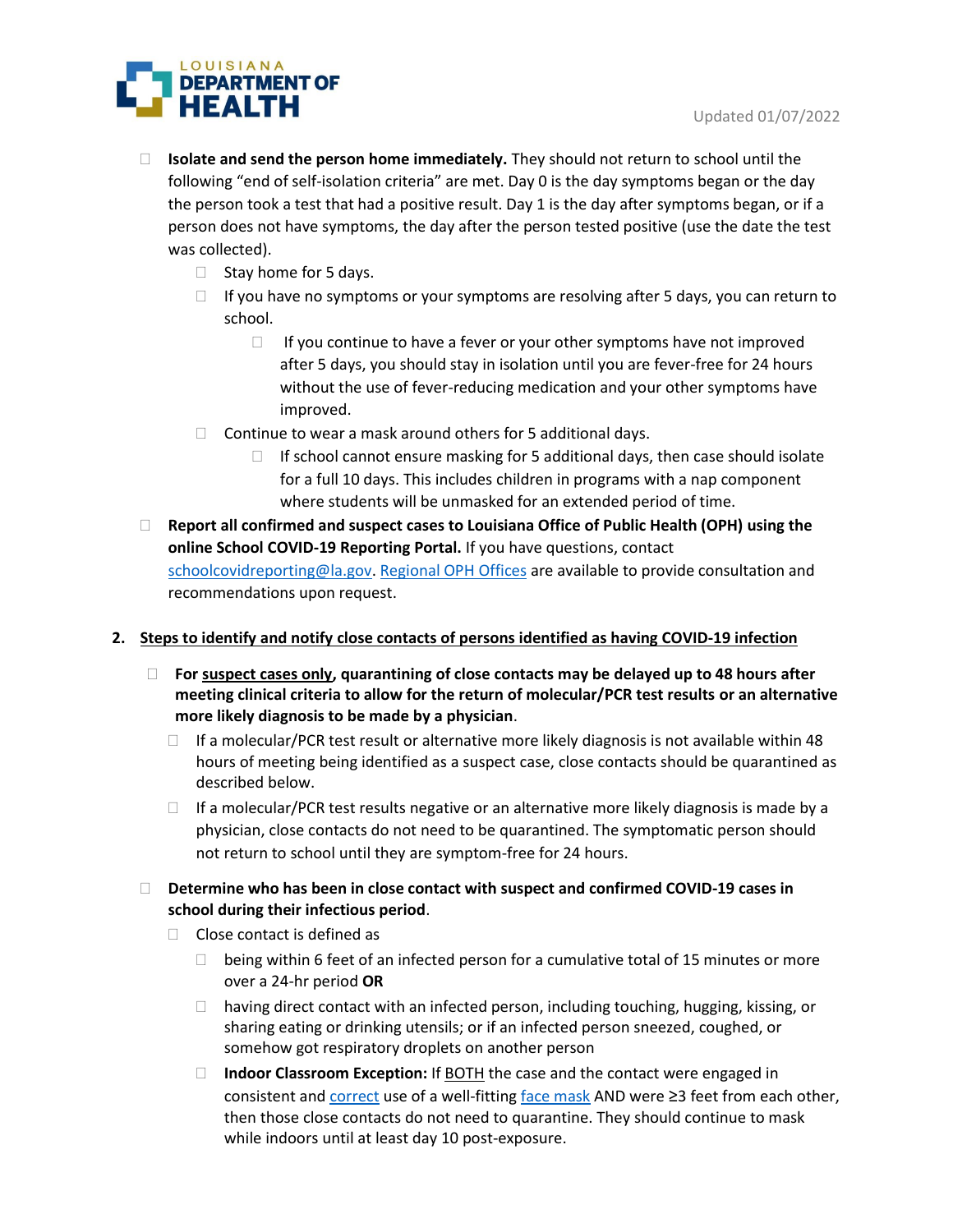

- **This exception only applies to students who are ≥3 feet from other students and should not be used for teachers, staff, or other adults in the indoor classroom setting.**
- $\Box$  The infectious period includes the 48 hours before the day the person became sick (or the 48 hours before specimen collection if asymptomatic) until the person was isolated.
- $\Box$  Use of face shields or plastic dividers are not considered in determining close contacts.
- $\Box$  Identify close contacts that may have occurred during any time or place the person was at school during the infectious period, including in the classrooms, during recess or lunch, and during extra-curricular activities.

## **Notify close contacts of the need to quarantine.**

- $\Box$  Notify all close contacts of suspect and confirmed cases that they have been identified as exposed to someone who is or may be ill with COVID-19 and will need to quarantine. A template letter can be provided to the school by the Office of Public Health.
- **End of Quarantine Criteria:** The last day an individual has close contact with a case is Day 0 of quarantine. Day 1 begins the day after their last close contact.

| Anyone unable to mask should quarantine for 10 days.                                                                                                                                                                          |                                                                                                                                     |
|-------------------------------------------------------------------------------------------------------------------------------------------------------------------------------------------------------------------------------|-------------------------------------------------------------------------------------------------------------------------------------|
| Students who have completed the primary series of<br>an mRNA vaccine                                                                                                                                                          | Wear a mask around others for 10 days.<br>Test on day 5.                                                                            |
| Students who are unvaccinated                                                                                                                                                                                                 | Stay home for 5 days. After that, continue to<br>$\bullet$<br>wear a mask around others for 5 additional<br>days.<br>Test on day 5. |
| Staff who have completed the primary series of<br>Pfizer or Moderna vaccine within the last 5 months,<br>OR have completed the primary series of J&J<br>vaccine within the last 2 months, OR have been<br>boosted             | Wear a mask around others for 10 days.<br>Test on day 5.<br>$\bullet$                                                               |
| Staff who are unvaccinated, OR have completed<br>the primary series of Pfizer or Moderna vaccine<br>over 5 months ago and are not boosted, OR<br>completed the primary series of J&J over 2 months<br>ago and are not boosted | Stay home for 5 days. After that, continue to<br>wear a mask around others for 5 additional<br>days.<br>Test on day 5.              |
| Anyone who tested positive for COVID-19 within<br>the 90 days from their last contact with a<br>confirmed case.                                                                                                               | Wear a mask around others for 10 days.                                                                                              |

 $\Box$  Students in programs with a nap component should quarantine for a full 10 days since children will be unmasked for an extended period of time.

### **Any close contact who develops symptoms should seek testing immediately.**

- **Ensure close contacts remain out of school until the end of their quarantine period.**
	- $\Box$  Close contacts should not return to school until they have met end of quarantine criteria.
	- $\Box$  If a close contact in quarantine becomes symptomatic and tests positive, they would be considered a case as of the day their symptoms began and would need to follow "end of self-isolation criteria" to return to school.